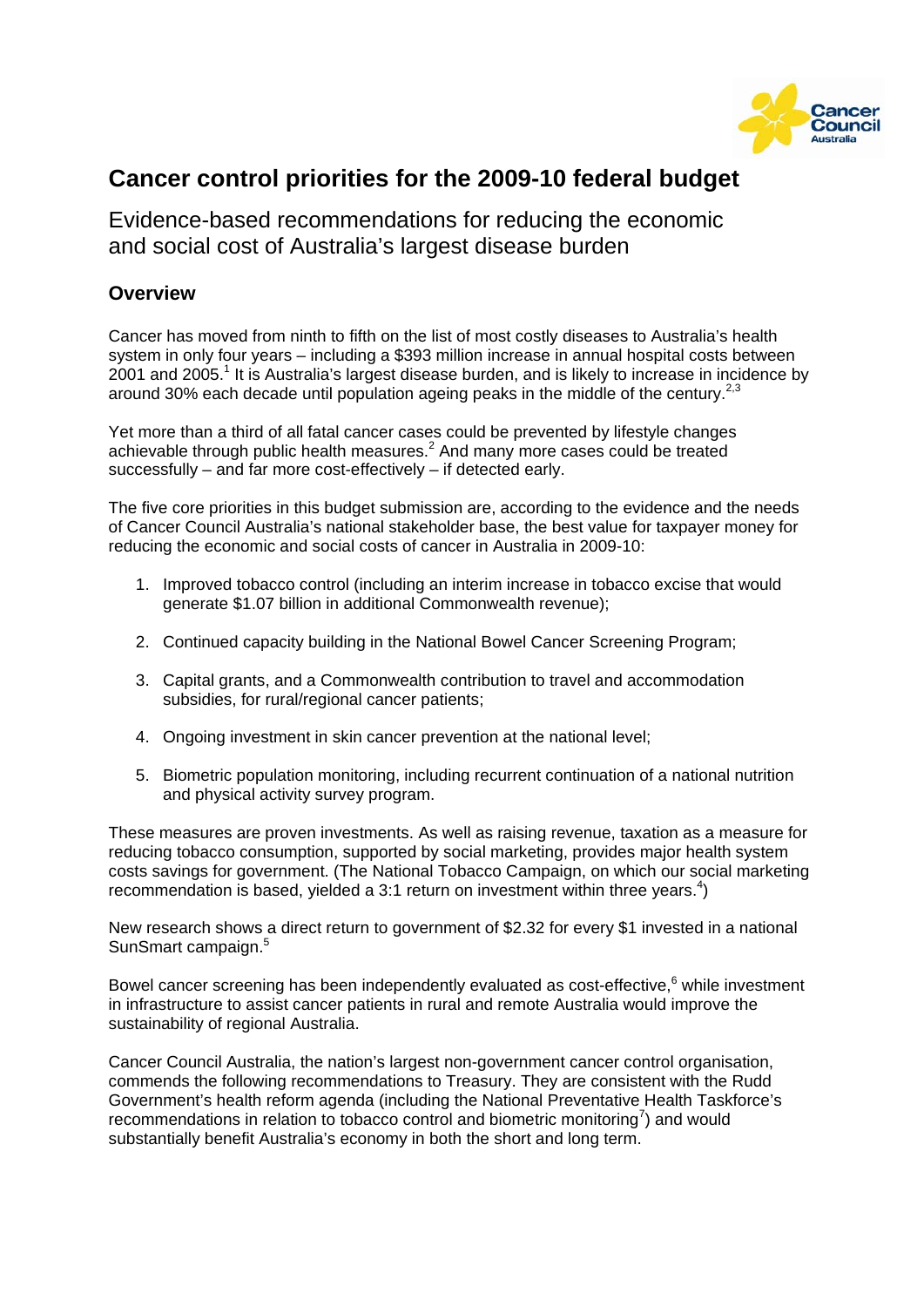Responsibility for the content of this pre-budget submission is taken by the Chief Executive Officer of Cancer Council Australia, Professor Ian Olver.



Contact for further information is Paul Grogan, Director, Advocacy, at Cancer Council Australia. Contact: paul.grogan@cancer.org.au or (02) 8063 4155.

# **Recommendations**

# **1. Tobacco control: increased excise, abolition of duty-free tobacco sales at Australian airports, investment in social marketing**

The most effective measure for driving down smoking rates – increasing tobacco excise to WHO-recommended levels – would raise an additional \$1.07 billion in net federal revenue each year. As well as providing enough new funds to fund all of Cancer Council Australia's evidencebased cancer control recommendations for 2009-10 four times over, increasing tobacco excise as set out below would substantially offset the estimated \$31.5 billion tobacco use costs Australia each year – which includes \$5.7 billion in workplace productivity losses and \$318 million in direct health system costs.<sup>8</sup>

The recommendations below are consistent with those of the Rudd Government's Preventative Health Taskforce,<sup>7</sup> as part of a recurrent push to reduce smoking prevalence in Australia by one million smokers, or from 17.4% to 9%, by 2020, while raising substantial new funds for investment in public health.

### **Recommended commitment:**

- a) 21% (7.5c per stick) increase in tobacco excise;
- b) Abolition of duty-free tobacco sales at Australian airports; and
- c) Increased investment in social marketing.

#### *a) Increased tobacco tax*

**Summary:** The World Health Organization<sup>9</sup> and the World Bank<sup>10</sup> recommend that the price of all tobacco products is increased by at least 5% per year in real terms. Increasing excise duty by 7.5 cents per stick (21% price increase) in the 2009-10 budget would restore cigarettes to the price they would have been had this policy been followed from 1999.

**Cost:** This measure generates substantial direct net revenue, as follows.

### **Estimated benefits:**

- Around \$1.03 billion in additional annual revenue;
- 35,500 fewer children taking up smoking;<sup>11</sup>
- Smoking cessation in around 130,000 adults; $11$  and
- Offset reduced tobacco excise revenues due to fewer smokers.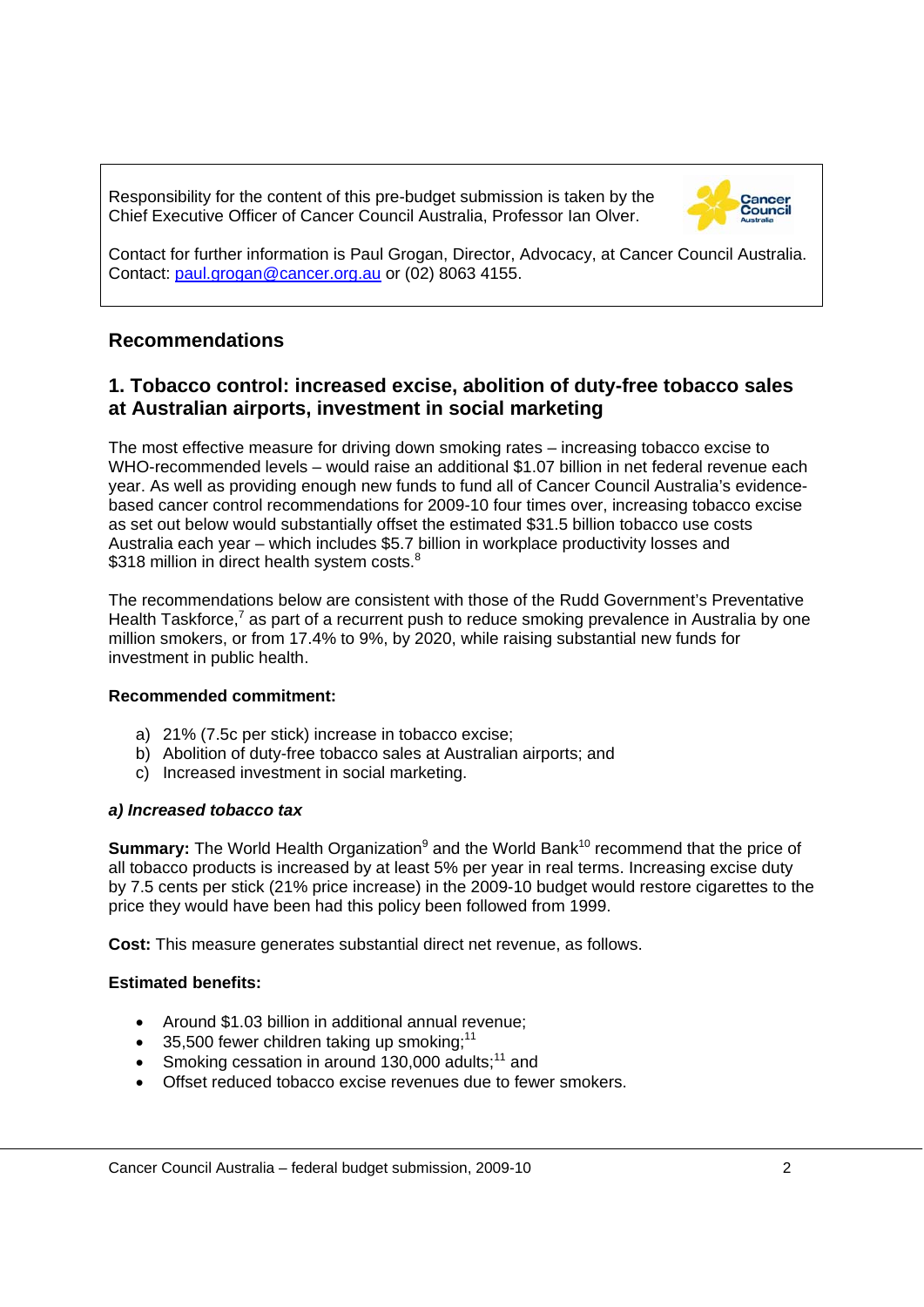**Timetable:** An increase in cigarette pricing of 21% (7.5c per stick) in the 2009-10 federal budget would be an appropriate bridging step to eventually bring tobacco excise in Australia in line with WHO recommendations and world best practice. (Once effective measures are in place to prevent revenue evasion – and complemented by better services for quitters – excise and customs duty should be increased to ensure that the price of an average packet of 30 cigarettes is no lower than \$20.)

**Relevance to Rudd Government agenda:** In 2007 the Rudd Opposition campaigned on a new approach to healthcare in Australia, with an unprecedented focus on chronic disease prevention. Since gaining office, pivotal to this approach has been the Government's establishment of a Preventative Health Taskforce. A key taskforce recommendations is that the Government increase tobacco excise by 7.5c per stick, as a first step towards raising excise in line with world best practice.<sup>7</sup>

If the Rudd Government's commitment to disease prevention is to reach its potential, it must include an increase in tobacco excise – to both drive down smoking rates and generate revenue to further invest in disease prevention.

**Rationale:** Increased tobacco excise is one of the most effective ways to drive down smoking rates, while generating substantial revenue for government.<sup>11</sup> A price increase of 21% would cost the average daily smoker around \$9 per week. More than 67% of Australians support increased tobacco tax if the revenue contributes to health education or treatment.<sup>12</sup>

The price of cigarettes has not kept pace with the price of many other products and services. If cigarettes in Australia were to cost as much as they do in Ireland (around \$20 for a pack of 30), they would still be cheaper than three hours in a city parking station, a quarter of a tank of petrol in a small car, an outing to a movie with a treat from the snack bar or one music CD download.

### *b) Abolition of duty-free tobacco sales*

**Summary:** Abolition of duty-free tobacco sales at Australian airports would reduce smoking rates, generate additional revenue and ensure Australia meets its international obligations as a ratifying party to the WHO Framework Convention on Tobacco Control.

**Cost:** No significant budget outlay required.

**Estimated benefits:** \$25 million per annum in new federal revenue (based on 2002-03 estimates $13$ ).

**Timetable:** This measure could be introduced on an ongoing basis from 2009-10.

**Relevance to Rudd Government agenda:** Abolishing duty-free tobacco sales at Australian airports is consistent with the Rudd Government's disease-prevention focus and recommended by the Preventative Health Taskforce.

**Rationale:** Duty-free sales allow smokers to bulk-purchase a product likely to cause death and disease. Consumption driven by bulk sales imposes an added cost on the health system.

In 2005, Australia showed its commitment to global tobacco control by ratifying the WHO Framework Convention on Tobacco Control, an international treaty to reduce smoking-caused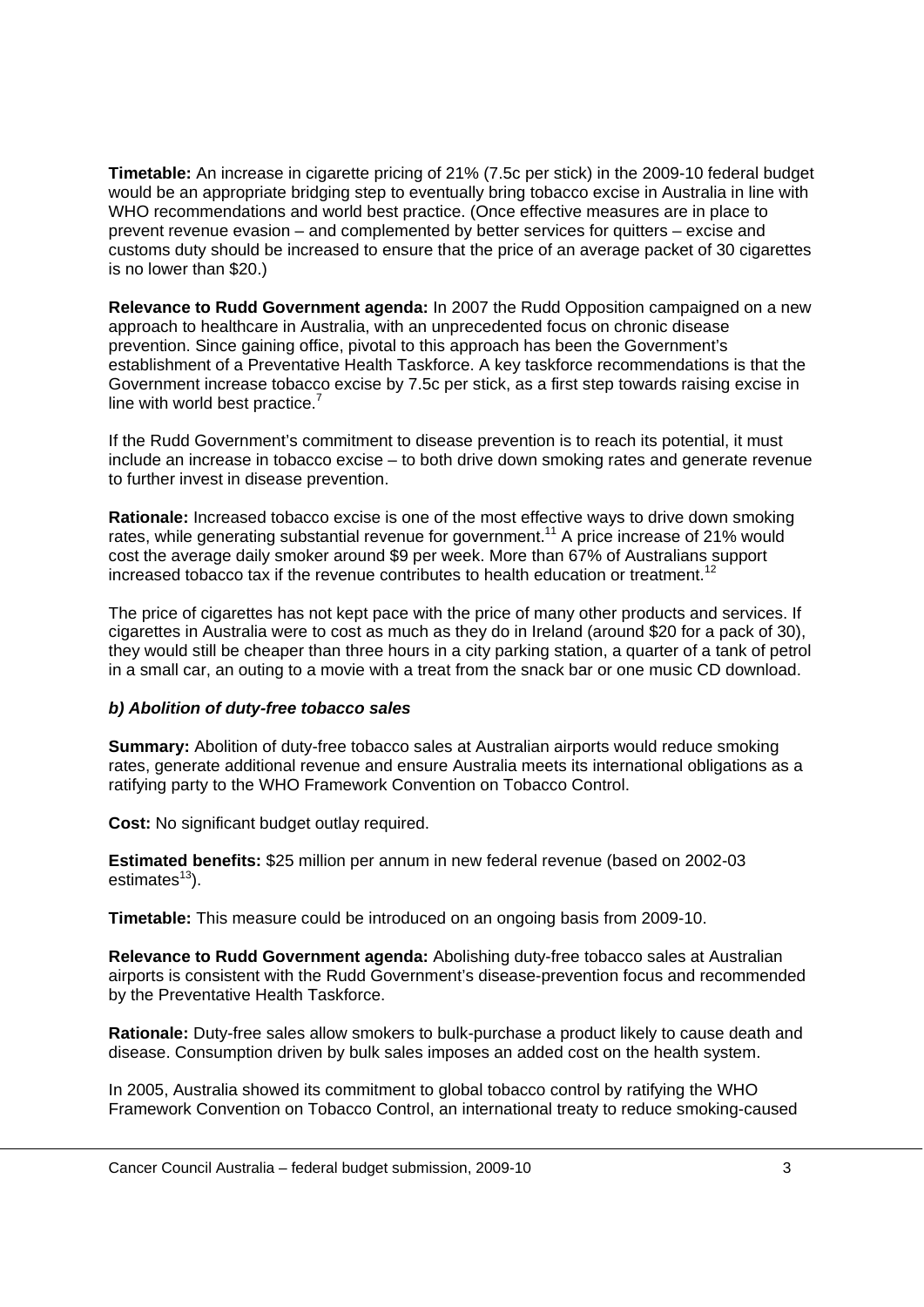death and disease worldwide. The FCTC calls on Parties to the Convention to prohibit the sale of duty-free tobacco products.14 As a regional and international leader in tobacco control, Australia must set an example by banning the sale of duty-free tobacco products.

The Australian Government is well-placed to abolish the incongruous duty-free sale of tobacco products and invest the estimated net \$25 million in new annual revenue over the medium term into tobacco control measures shown to deliver major economic and social returns.

#### *c) Increased investment in social marketing*

**Summary:** Research over many years shows that mass media campaigns are highly effective in reducing smoking prevalence. The return on investment is timely and efficient, with a more substantial outlay generating greater economic gains. While the 2008-09 budget included a four-year, \$15 million commitment to the National Tobacco Strategy, including social marketing, evidence shows that a greater investment is required to reduce the economic and social cost of smoking in Australia.

**Cost:** Recommended commitment of \$40 million per annum (rising in line with media costs) to sustain the required 700 target audience rating points per month, ensuring the investment generates optimal returns. (NSW is the only state meeting 700 TARPs per month, due to the Cancer Institute NSW investment.)

**Estimated benefits:** Based on the success of the previous National Tobacco Campaign, which yielded a 3:1 return on investment within three years,<sup>4</sup> a \$120 million investment over three years has the potential to accrue returns of more than \$300 million.

**Timetable:** Recurrent commitment to reach 700 target audience rating points per month until the target of 9% smoking prevalence is reached.

**Relevance to Rudd Government agenda:** Consistent with the other tobacco control measures proposed for the 2009-10 federal budget, this is a recommendation of the Government's Preventative Health Taskforce. It would build upon a 2007 Rudd election commitment to reinvigorate the National Tobacco Strategy.

**Rationale:** Used in conjunction with measures such as increased pricing and additional support for Quit lines, social marketing is one of the most effective ways to reduce smoking rates.<sup>10</sup> A modest increase in tobacco tax would raise more than enough revenue to fund an effective mass media campaign, assuring the 700 TARPs per month required.

\_\_\_\_\_\_\_\_\_\_\_\_\_\_\_\_\_\_\_\_\_\_\_\_\_\_\_\_\_\_\_\_\_\_\_\_\_\_\_\_\_\_\_\_\_\_\_\_\_\_\_\_\_\_\_\_\_\_\_\_\_\_\_\_

# **2. Increased capacity for the National Bowel Cancer Screening Program**

**Summary:** Bowel cancer screening through faecal occult blood testing has been scientifically shown to be highly effective in reducing mortality and morbidity,<sup>15</sup> and it is cost-effective.<sup>6</sup> The sooner the investment is increased, the sooner the economic and social returns can be achieved. The program's implementation is a perfect fit for the Rudd Government's health reform agenda.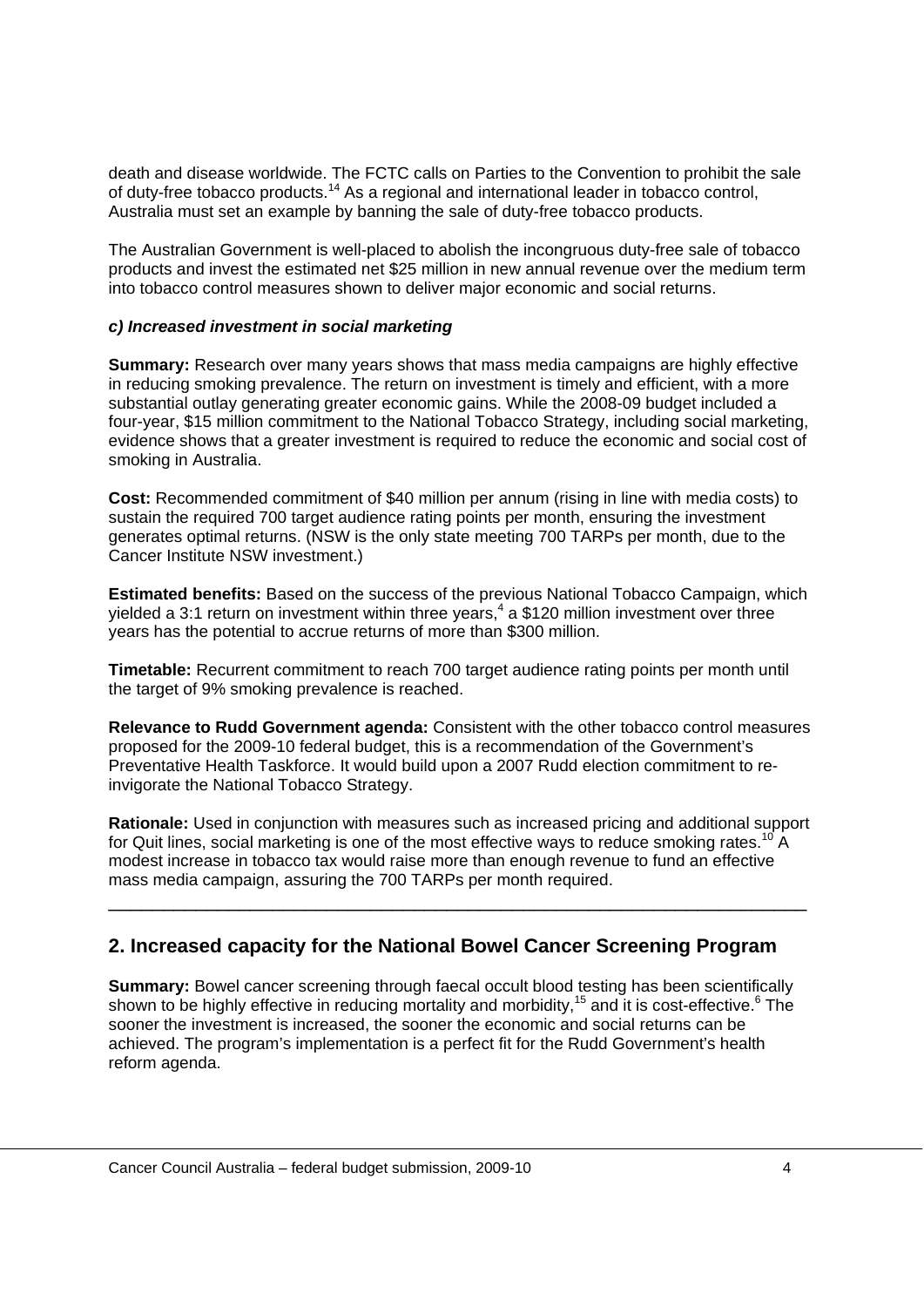**Recommended commitment:** As a further step towards two-yearly bowel cancer screening for all Australians aged 50 and over, the National Bowel Cancer Screening Program should be expanded to include:

- re-screening for all participants;
- the addition of 60-year-olds to the screening target age; and
- A comprehensive communications strategy to maximise participation.

**Cost:** To be determined with state and territory governments, according to scientific evidence, quality assurance requirements and evaluation of the current program.<sup>16,17</sup>

**Estimated benefits:** Rigorous cost-benefit analyses shows substantial economic returns achievable through bowel cancer screening, particularly biennial screening/re-screening.<sup>6</sup> (The program's cost-effectiveness depends on re-screening, as opposed to one-off participation.<sup>6</sup>) Adding 60-year-olds, to bridge the gap between 55 and 65-year-olds, would also substantially increase the economic and social returns from this investment.

**Funding breakdown:** Overall program administration funded by the Australian Government; public hospital colonoscopy services jointly funded by Australian and state/territory governments through a quality assurance framework built into the 2009 Australian Health Care Agreements. Program capacity increased each year, through the health care agreements, working towards full implementation by 2012 – i.e. screening of all Australians age 50 and over every two years.

**Timetable:** Incremental targeting of all Australians aged 50 and over, with full implementation by 2012. Biennial screening. Funding for screening of 60-year-olds – and for rescreening of all program participants – in the 2009-10 budget as a step towards full implementation.

**Relevance to Rudd Government agenda:** Full implementation of the National Bowel Cancer Screening Program is an ideal fit for the Rudd Government's health reform agenda. The Government has made welcome public statements about its commitment to the program, e.g. "Labor will work with state and territory governments to set up a national framework for ongoing implementation of the National Bowel Cancer Screening Program, including a structure for workforce planning, training and support; and ensuring sufficient follow-up services and quality assurance mechanisms are in place".18 The program's inter-jurisdictional scope is consistent with the principles of the National Health and Hospital Reform Commission's preliminary report, Beyond the blame game.<sup>19</sup> The Rudd Government has made a public commitment to fully implementing the program on the basis of biennial screening for all Australians age 50 and  $over<sup>20</sup>$  – but without committing to an implementation date. Full implementation by 2012 would put the program into effect 10 years after the first successful pilot programs were conducted.

**Rationale:** Bowel cancer claims more than 80 Australian lives each week<sup>21</sup> and its impact will increase significantly as our population ages.<sup>3</sup> As well as having the potential to prevent up to 30 Australian deaths per week,<sup>22</sup> bowel cancer screening can significantly reduce hospital expenditure. For example, removing a precancerous polyp detected through screening costs around \$1250, while treatment at a public hospital for cancers that develop from polyps can cost more than  $$23,000$  per case.<sup>23</sup>

While colonoscopy capacity will need to increase to accommodate screening, colonoscopy demand could be more effectively managed with a faecal occult blood test program. State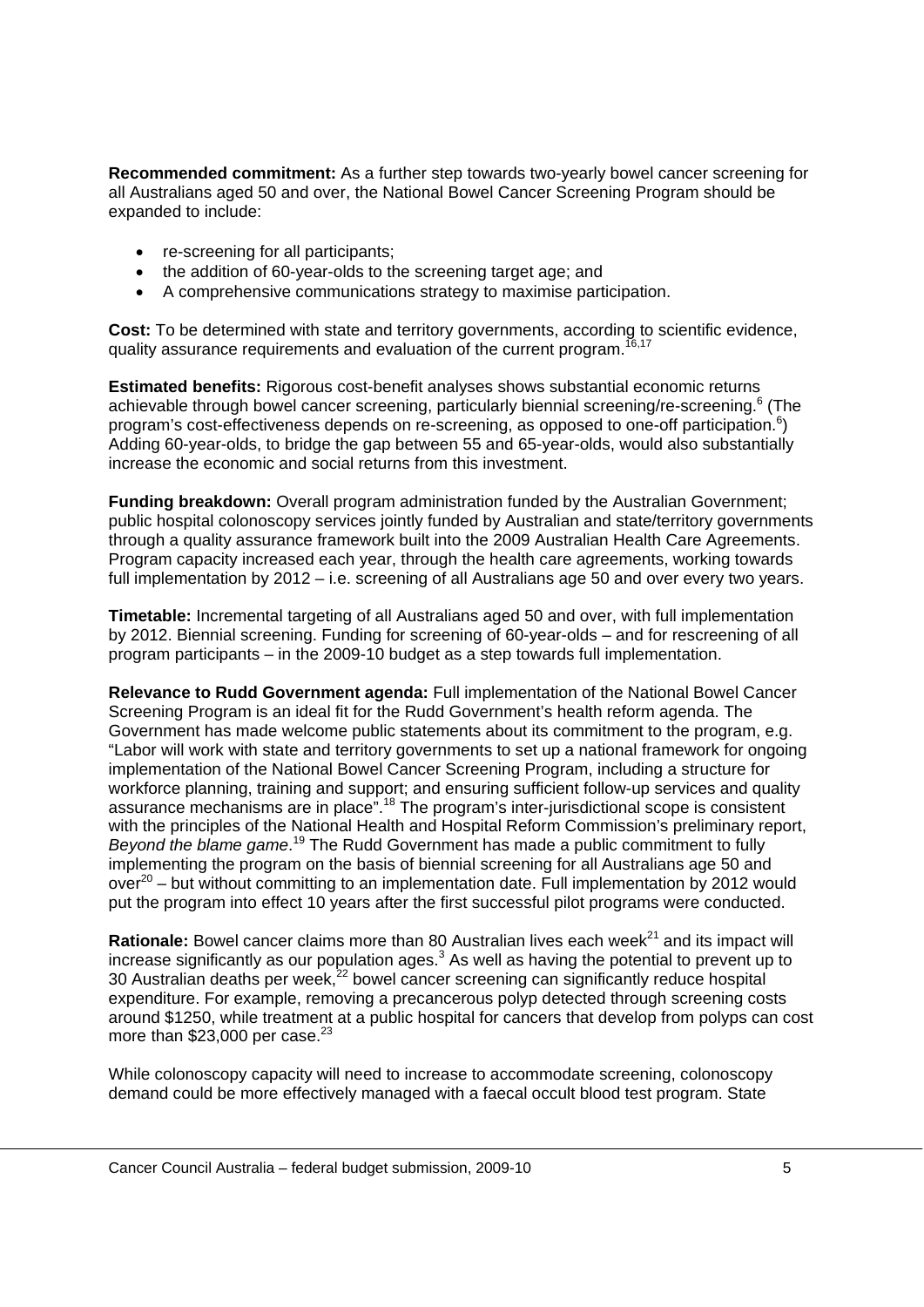hospital research shows that up to a quarter of colonoscopies currently performed – at a taxpayer cost of \$120 million per annum – do not follow evidence-based NHMRC guidelines.

Australia has highly successful population-based cervical and breast cancer screening programs. The Rudd Government has a unique opportunity to add bowel cancer screening to Australia's evidence-based cancer screening repertoire. If the Government is to deliver on the program as it has committed, the 2009-10 budget must allow for expansion: re-screening participants according to standard cancer screening practice and the addition of further age groups, e.g. 60-year-olds to bridge the 10-year gap in the current cohort.

## **3. Capital grants, Commonwealth support for rural/regional cancer patients**

\_\_\_\_\_\_\_\_\_\_\_\_\_\_\_\_\_\_\_\_\_\_\_\_\_\_\_\_\_\_\_\_\_\_\_\_\_\_\_\_\_\_\_\_\_\_\_\_\_\_\_\_\_\_\_\_\_\_\_\_\_\_\_\_\_\_\_\_\_\_\_\_\_

**Summary:** These recommendations would provide a synergistic benefit, as there are two interrelated ways to reduce Australia's stark geographical inequity in cancer care outcomes: bring the cancer service closer to the patient; and help to facilitate the patient's travel and accommodation to the service.

A national plan to improve patient travel and accommodation services supported by capital grants in high-need areas to build regional cancer care capacity would significantly reduce inequity and build regional infrastructure in a way that would benefit rural/remote healthcare delivery and community viability more generally.

A roll-out of capital grants in high-need areas (particularly where an investment has already been made in radiotherapy hardware) would substantially reduce the distance people with common tumour types must travel to access multidisciplinary care.

Such capital grants should be complemented by a Commonwealth contribution (and establishment of minimum national standards) towards raising the level of subsidy for remote patient travel and accommodation currently paid by states and territories.

**Recommended commitments:** Capital grant applications for regional cancer centres (e.g. overnight family rooms for travelling patients at Lismore Base Hospital) to be invited from identified high-need areas, where some level of infrastructure is already in place or in development. A supporting Commonwealth contribution to boosting state/territory-based patient travel and accommodation schemes to be negotiated through COAG.

**Funding breakdown:** To be negotiated through COAG.

**Timetable:** Capital grants funded in 2009-10; national contribution to patient travel and accommodation subsidy to be phased in, pending work of national PATS taskforce.

**Relevance to Rudd Government agenda:** The Government's National Health and Hospitals Reform Commission has identified "rural and remote rates [for each disease indication] relative to the metropolitan rate" as a health system performance benchmark for the national health reform process. Improving access to cancer care for people in rural/regional areas is essential to achieving this objective.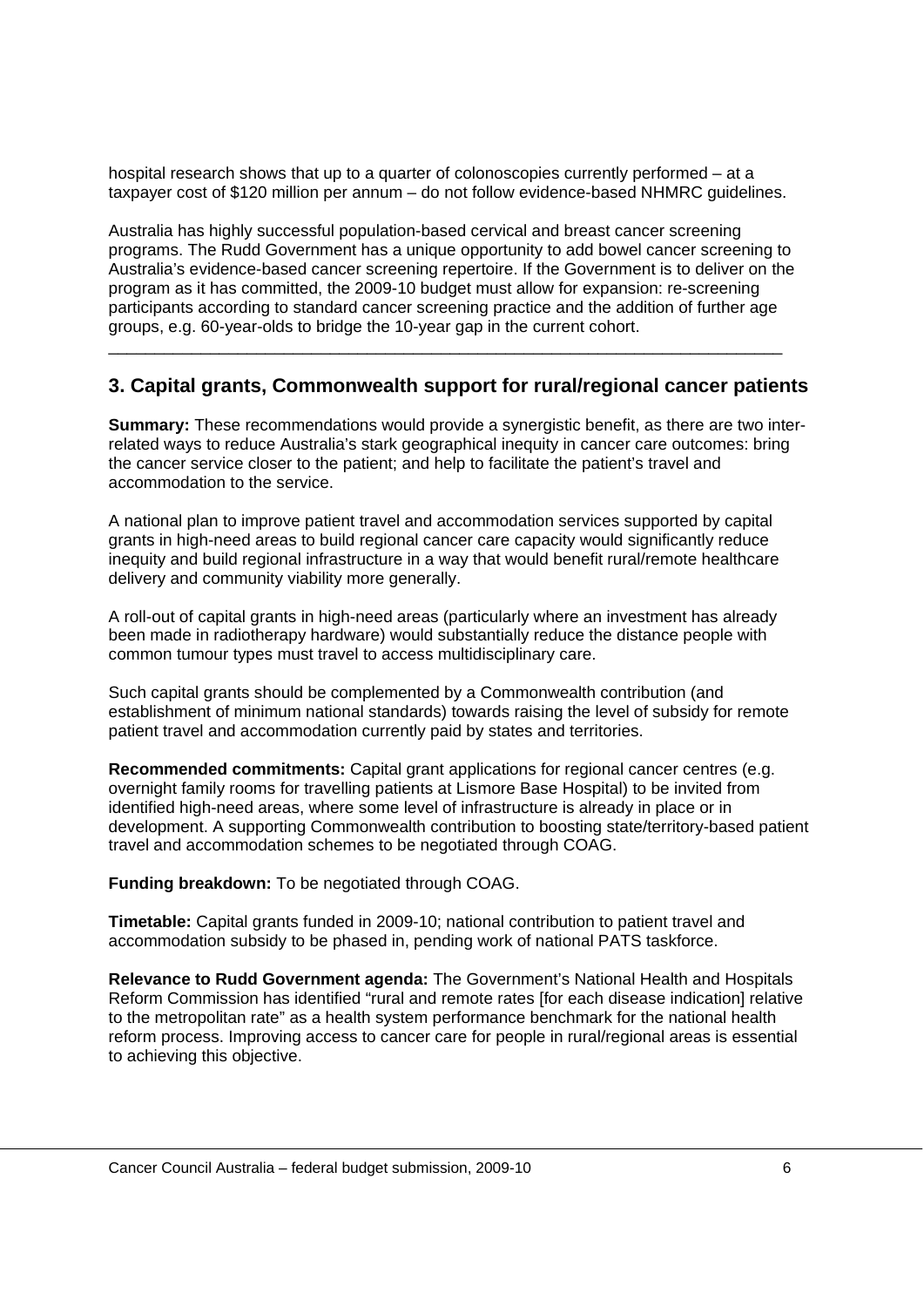**Benefits:** Improved access to treatment and care is, according to the evidence and in the view of experienced clinicians and consumers, the only effective way to reduce the significant disparity in cancer care outcomes between metropolitan and rural/remote populations. $^{24}$ 

Building multidisciplinary cancer care capacity in identified high-need areas, developing residential facilities for travelling patients and their families, and showing national leadership to improve travel subsidy schemes would significantly reduce geographical inequity in cancer care outcomes.

**Rationale:** Evidence shows the further from a metropolitan centre a cancer patient lives, the more likely they are to die within five years of diagnosis.<sup>25,26,27</sup> For some cancers, remote patients are up to 300% more likely to die within five years of diagnosis.<sup>28</sup> Improved patient travel and accommodation is consistently raised as the most important consumer priority among the Cancer Council's stakeholder base – including people of all demographics.

While the patient travel and accommodation schemes are state-territory programs, the Australian Health Ministers' Advisory Committee is currently exploring options for a coordinated, national response to the 2007 Senate inquiry into the schemes' inadequacy. If the Commonwealth is to show genuine national leadership, there may be an expectation from the jurisdictions that funding is provided as part of such an approach – in the form of both capital grants and a contribution to subsidies that would help to ensure such capital investments are adequately utilised.

\_\_\_\_\_\_\_\_\_\_\_\_\_\_\_\_\_\_\_\_\_\_\_\_\_\_\_\_\_\_\_\_\_\_\_\_\_\_\_\_\_\_\_\_\_\_\_\_\_\_\_\_\_\_\_\_\_\_\_\_\_\_\_\_

## **4. Recurrent commitment to a national skin cancer awareness campaign**

**Summary:** Each year skin cancer costs the Australian health system almost \$300 million<sup>29</sup> and claims more than 1600 Australian lives. $30$  GP consultations to treat non-melanoma skin cancer alone increased by 14% between 1998-2000 and 2005-2007 – from around 836,500 to 950,000 visits each year.<sup>31</sup> Yet evidence shows that government investment in social marketing can substantially reduce the economic and social cost of skin cancer.

**Recommended commitment:** \$33.2 million over four years.

**Benefits:** A comprehensive cost-benefit analysis conducted in 2008 shows that government investment in skin cancer prevention returns \$2.32 for every \$1 invested.<sup>5</sup> This analysis draws specifically on an evaluation of the Commonwealth Government's recent skin cancer awareness campaign.<sup>32</sup> Extrapolating the evaluation of the recent campaign, an ongoing commitment would reduce the number of melanoma cases by 20,000 over the next 20 years and the number of non-melanoma skin cancer cases by 49,000 – an enormous cost saving to the health system. The campaign is also estimated to have delivered \$90 million in annual productivity gains.<sup>5</sup>

**Funding breakdown:** \$8.3 million per annum over four years.

**Timetable:** Recurrent commitment, with the awareness campaign to run over successive summers during peak skin cancer risk periods.

**Relevance to Rudd Government agenda:** The focus of the Rudd Government's health reform agenda is a greater investment in chronic disease prevention. If the Government is to take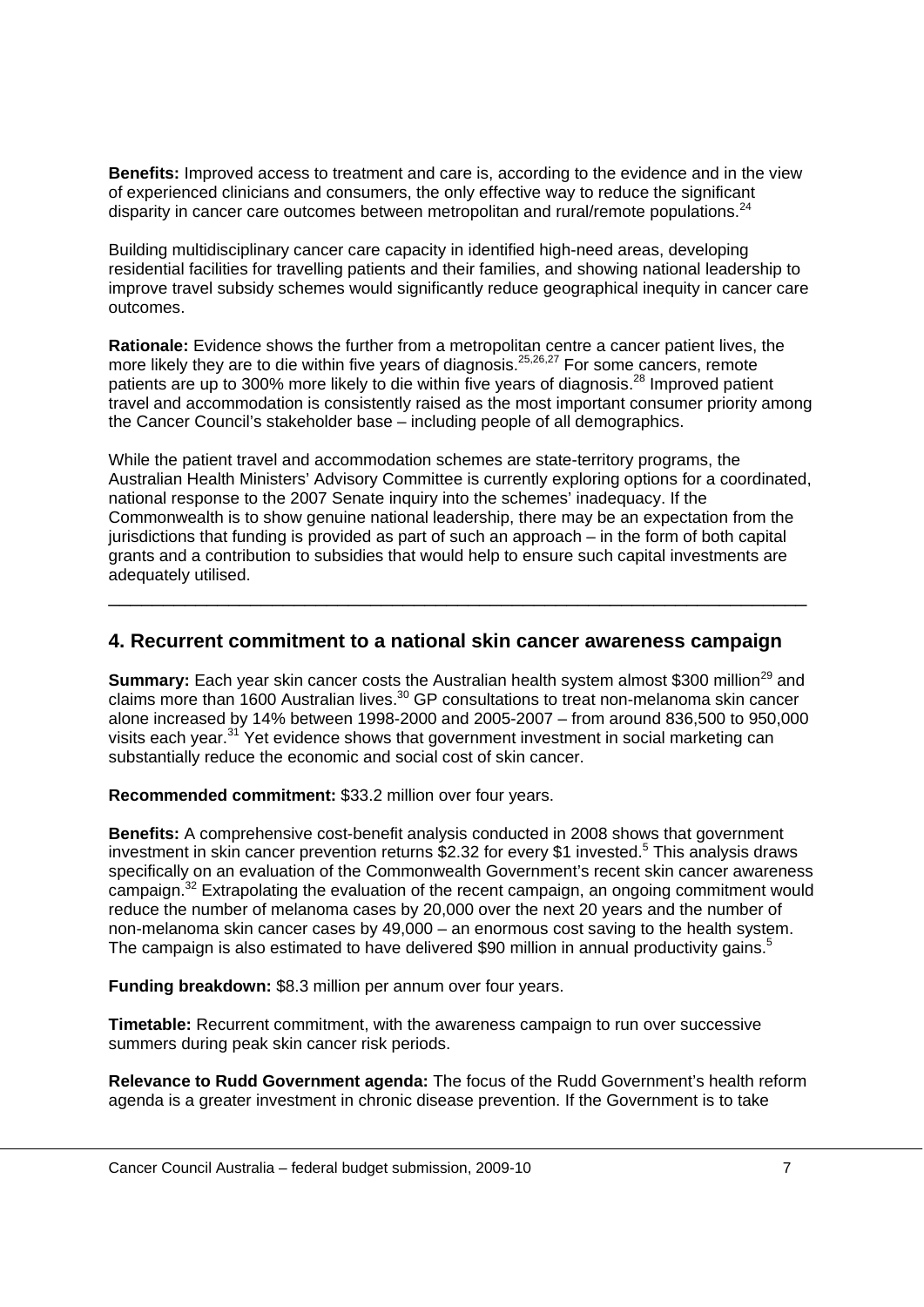greater responsibility for evidence-based public health, investment in skin cancer prevention must be a recurrent commitment.

**Rationale:** Skin cancer is Australia's most economically expensive cancer, costing the health system almost \$300 million per annum to treat.<sup>29</sup> Skin cancer also claims more than 1600 Australian lives each year.<sup>30</sup> Yet skin cancer is one of the easiest cancers to prevent through behavioural change, with almost all cases caused by exposure to UV radiation.

Latest research shows that government investment in skin cancer prevention returns \$2.32 for every dollar spent; research on the recent Commonwealth Government National Skin Cancer Awareness Campaign indicates it is effective in influencing behaviour to reduce the economic and social costs of skin cancer.<sup>5,32</sup>

Evidence clearly shows that an ongoing commitment to a national skin cancer awareness campaign would deliver substantial economic and social benefits to Australia<sup>33</sup> and help shake our nation's unwanted mantle as the world's skin cancer capital.

\_\_\_\_\_\_\_\_\_\_\_\_\_\_\_\_\_\_\_\_\_\_\_\_\_\_\_\_\_\_\_\_\_\_\_\_\_\_\_\_\_\_\_\_\_\_\_\_\_\_\_\_\_\_\_\_\_\_\_\_\_\_\_\_\_\_\_\_\_\_\_\_\_\_\_\_

## **5. Nutrition and physical activity survey program**

**Summary:** Access Economics estimated the financial cost of obesity in Australia in 2008 as \$8.283 billion, including \$2 billion in annual health system costs and \$3.6 billion in productivity costs.34 (The total community cost of obesity is estimated at \$58.2 billion.) Integral to addressing Australia's obesity crisis is an ongoing nutrition and physical activity program, as part of biometric monitoring and surveillance of Australia's population.

**Recommended commitment:** \$25 million over four years, as part of a long-term, recurrent commitment.

**Benefits:** This initiative would build the evidence base for a comprehensive approach to addressing Australia's obesity crisis, as part of the proposed COAG Preventative Health Partnerships.

**Timetable:** Recurrent commitment.

**Relevance to Rudd Government agenda:** The Rudd Opposition campaigned in 2007 on a reinvigorated approach to disease prevention, with a particular focus on obesity control and a commitment to build on the work of the Australian Better Health Initiative. Timely and accurate behavioural data on obesity risk factors is essential to these commitments. An ongoing survey program is also recommended by the Government's Preventative Health Taskforce.

**Rationale:** Obesity and overweight are a major cause of two of Australia's most prevalent cancers – colon cancer (11% attributed to obesity/overweight) and breast cancer in postmenopausal women (9%).<sup>35</sup> With obesity in young Australians trebling between 1985 and 1997, $36$  we face a future surge in colon and breast cancer incidence and mortality. In addition, rarer cancers such as endometrial cancer (39% attributed to obesity and overweight) and oesophageal cancers (37%) are at risk of becoming common cancers as today's obese young adults, adolescents and children enter middle age.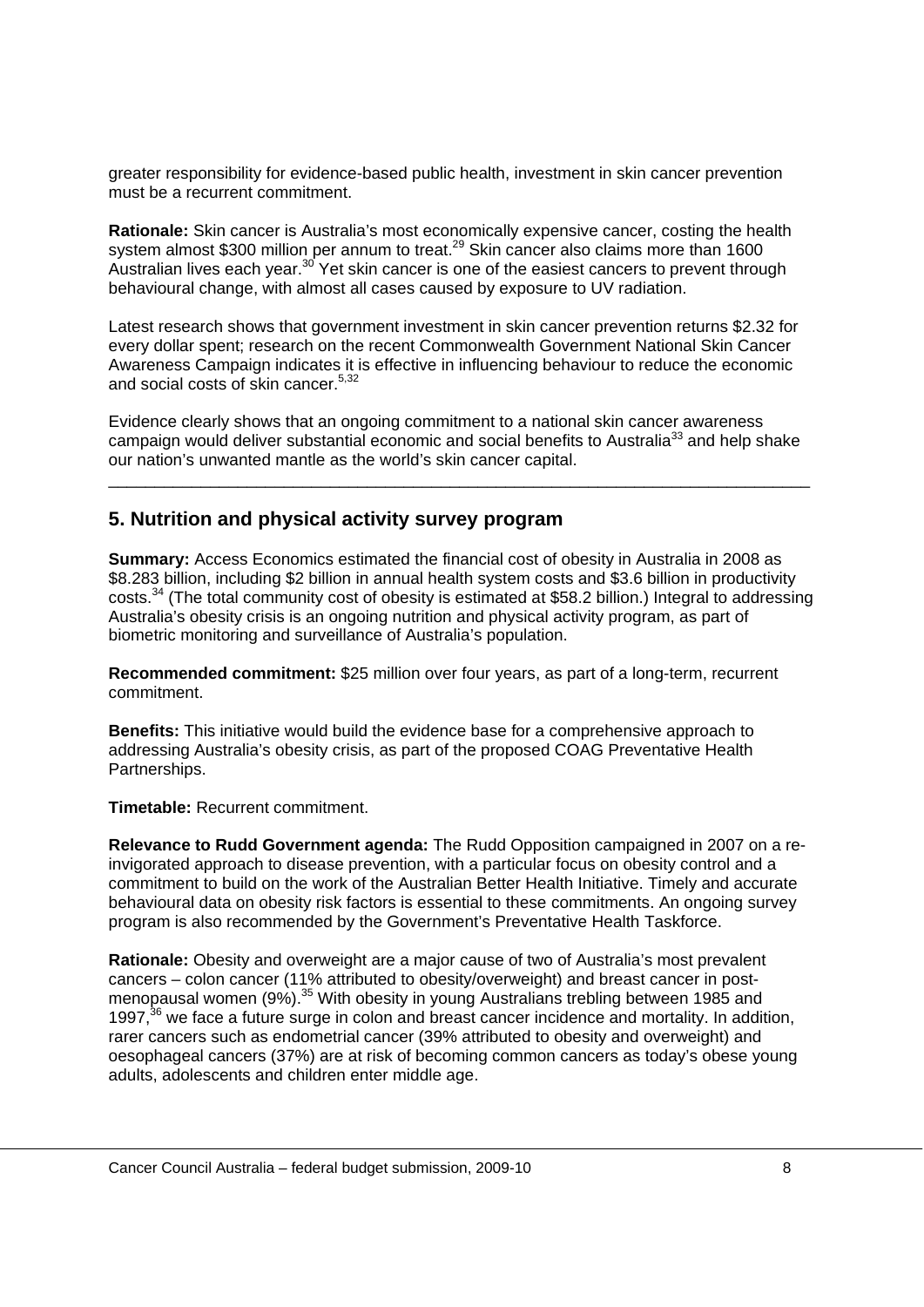Research on the behavioural and social determinants of obesity is essential to promoting healthy weight among Australia's population. This initiative would build on the survey program announced by the Government in 2005, which commenced in 2006 with a national nutrition and physical activity survey targeting children. It would provide a much-needed rolling update on Australia's nutrition and physical activity data.

#### **References**

<sup>5</sup> Shih STF, Carter R, Economic Evaluation of a National SunSmart Program, Health Economics Unit, School of Health and Social Development, Deakin University, in press.

<sup>6</sup> Bishop J et al, Health Economics Review of Bowel Cancer Screening in Australia, NSW Cancer Institute, 2008.

 $7$  National Preventative Health Taskforce, Australia: the healthiest country by 2020, a discussion paper, Commonwealth of Australia, 2008.

<sup>8</sup> Collins D, Lapsley H, The costs of tobacco, alcohol and illicit drug abuse to Australian Society in 2004/05, Australian Government, National Drug Strategy, 2008.

<sup>9</sup> World Health Organization. Tools for Advancing Tobacco Control in the XX1st century: Policy recommendations for smoking cessation and treatment of tobacco dependence. Tools for public health. Geneva: WHO, 2003.

<sup>10</sup> World Bank. Curbing the Epidemic: Governments and the Economics of Tobacco Control. Washington, 1999.

<sup>11</sup> Wakefield M, Durkin S, Spittal M, Siahpush M, Scollo M, Simpson J, et al. Impact of tobacco control policies and mass media campaigns on monthly adult smoking prevalence: time series analysis*.* American Journal of Public Health. 2008.

<sup>12</sup> Australian Institute of Health and Welfare. 2007 National Drug Strategy Household Survey: first results. Drug Statistics Series, Number 20. Canberra: Australian Institute of Health and Welfare, 2008.

<sup>13</sup> Tobacco Control: A Blue Chip Investment in Public Health, VicHealth Centre for Tobacco Control, 2003.

<sup>14</sup> World Health Organisation, Framework convention on tobacco control, 2004.

<sup>15</sup> Clinical practice guidelines for the prevention, early detection and management of colorectal cancer, National Health and Medical Research Council, 2006

<sup>16</sup> Clinical practice guidelines for the prevention, early detection and management of colorectal cancer, National Health and Medical Research Council, 2006.

<sup>17</sup> Cancer Council Australia, Moving forward on bowel cancer screening: report of a discussion forum, 2006; 2007.

<sup>18</sup> Federal Labor media statement, 11 October 2007, http://www.alp.org.au/media/1007/mshea110.php

<sup>19</sup> Bennett C et al, Beyond the blame game, National Health and Hospitals Reform Commission, May 2008.

 1 Australian Institute of Health and Welfare, Health expenditure Australia 2006–07, 2008.

<sup>&</sup>lt;sup>2</sup> Australian Institute of Health and Welfare, The Burden of Disease and Injury in Australia 2003, 2006.

 $3$  Australian Institute of Health and Welfare, Cancer incidence projections Australia 2002-2011, 2005.

<sup>4</sup> Commonwealth Department of Health and Aged Care 2004. Australia's National Tobacco Campaign evaluation report: volume three.